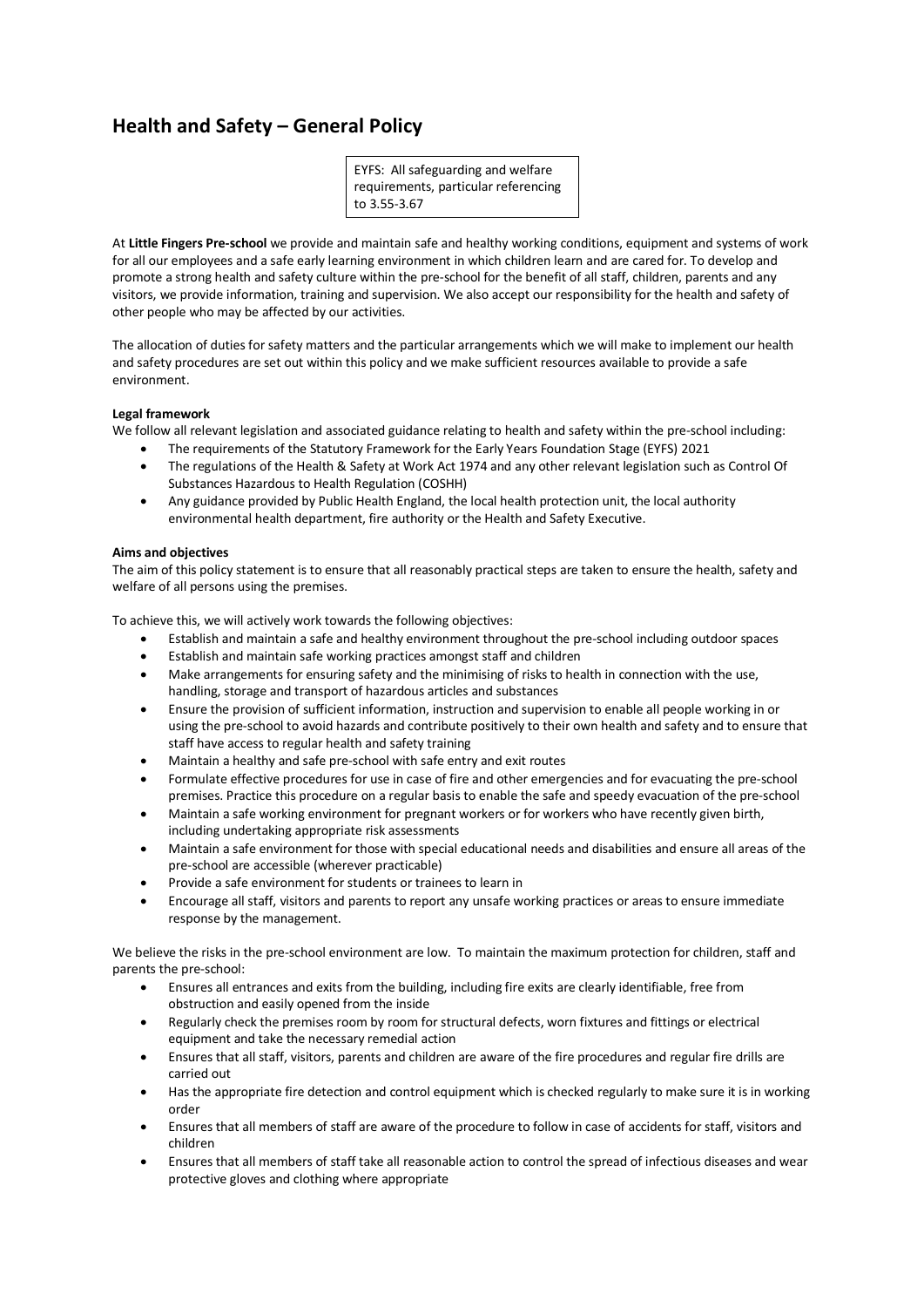- Ensures there are suitable hygienic changing facilities (see infection control policy)
- Prohibits smoking/vaping on the pre-school premises
- Prohibits any contractor from working on the premises without prior discussion with the officer in charge
- Encourages children to manage risks safely and prohibits running inside the premises unless in designated areas
- Risk assesses all electrical sockets and take appropriate measures to reduce risks where necessary and ensure no trailing wires are left around the pre-school
- Ensures all cleaning materials are placed out of the reach of children and kept in their original containers
- Ensures staff wear protective clothing when cooking or serving food
- Prohibits certain foods that may relate to children's allergies, e.g. nuts are not allowed in the pre-school
- Follows the EU Food Information for Food Consumers Regulations (EU FICby identifying the 14 allergens listed by EU Law that we use as ingredients in any of the dishes we provide to children and ensure that all parents are informed
- Follows the allergies and allergic reactions policy for children who have allergies or have a reaction at the preschool
- Ensures risk assessments are undertaken on the storage and preparation of food produce within the pre-school
- Familiarises all staff and visitors with the position of the first aid boxes and ensure all know who the appointed first aiders are
- Provides appropriately stocked first aid boxes and check their contents regularly
- Ensures children are supervised at all times
- Takes all reasonable steps to prevent unauthorised persons entering the premises and have an agreed procedure for checking the identity of visitors
- Ensures no student or volunteer is left unsupervised at any time
- Ensures staff paediatric first aid certificates or a list of staff who hold a current PFA certificate are on display

#### **Responsibilities**

The designated Health and Safety Officer in the pre-school is **Leanne Shuttleworth**

### The employer has overall and final responsibility for this policy being carried out at: **Little Fingers Pre-school, The Gospel Hall, Vernham Dean, Andover, Hampshire SP11 0LD**

The pre-school manager/deputy pre-school manager will be responsible in his/her absence.

All employees have the responsibility to cooperate to achieve a healthy and safe pre-school and to take reasonable care of themselves and others. Neglect of health and safety regulations/duties will be regarded as a disciplinary matter (see separate policy on disciplinary procedures).

Whenever a member of staff notices a health or safety issue or problem which they are not able to rectify, they must immediately report it to the appropriate person named above. Parents and visitors are requested to report any concerns they may have to the pre-school manager or deputy manager

Daily contact, monthly staff meetings and health and safety meetings provide consultation between management and employees. These include health and safety matters.

#### **Health and safety training**

Person responsible for monitoring staff training is **Leanne Shuttleworth**

Health and safety is covered in all induction training for new staff.

#### **Training table (example):**

| Area                          | <b>Training required</b> | Who                    |
|-------------------------------|--------------------------|------------------------|
| Paediatric First aid          | Course                   | All staff              |
| Dealing with blood            | In house training/course | All staff and students |
| Safeguarding/Child protection | In house training/course | All staff and students |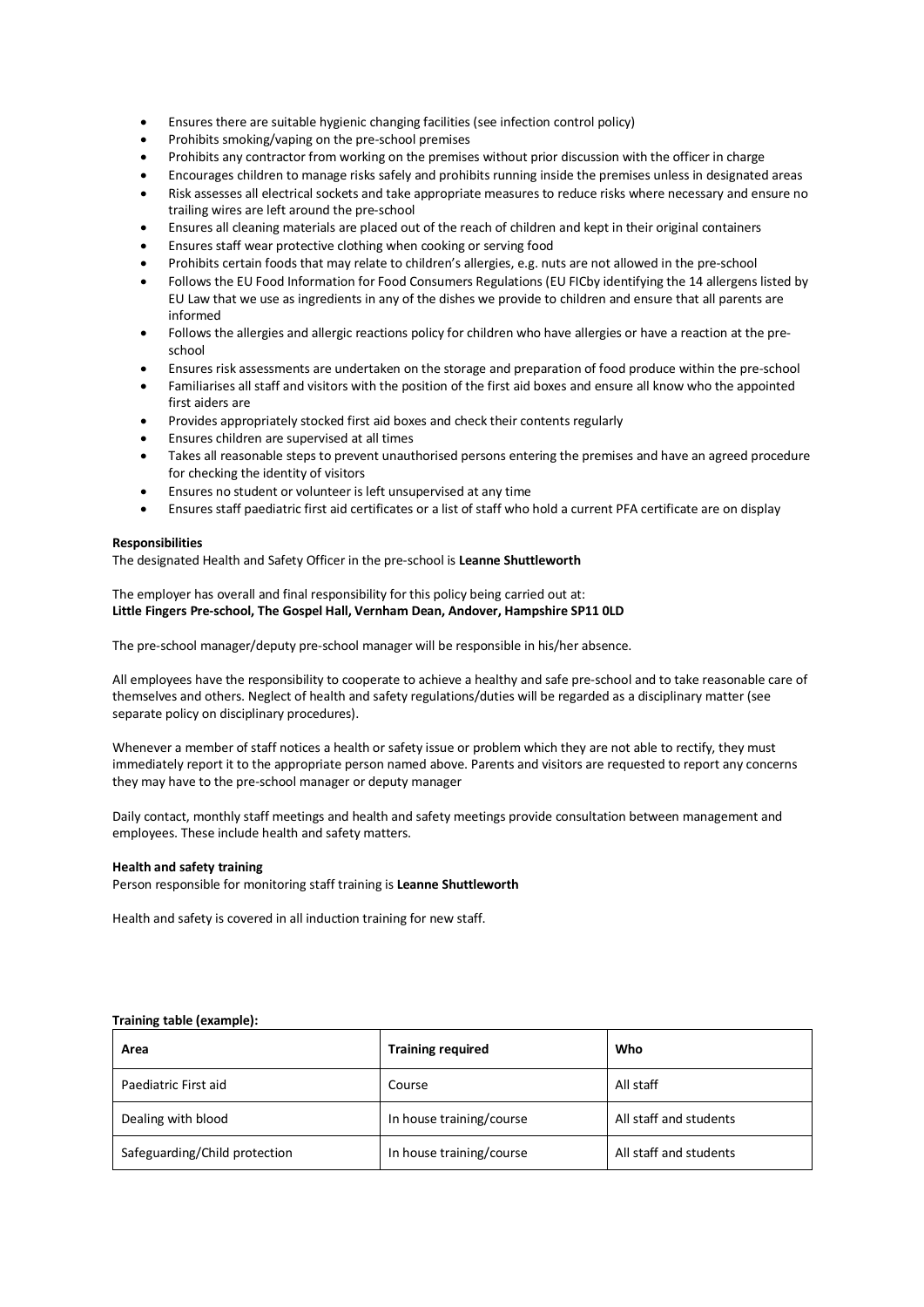| Risk assessment                                                     | In house training/course | All staff                |
|---------------------------------------------------------------------|--------------------------|--------------------------|
| Fire safety procedures                                              | In house training        | All staff and students   |
| Use of fire extinguisher                                            | In house training/course | All staff where possible |
| Food hygiene                                                        | In house training/course | All staff and students   |
| Allergy awareness                                                   | In house training/course | All staff and students   |
| Manual handling                                                     | In house training/course | All staff and students   |
| Stress awareness and management                                     | In house training/course | All staff                |
| Changing of nappies                                                 | In house training        | All staff                |
| Fire warden duties                                                  | <b>External course</b>   | Fire Warden              |
| Medication requiring technical or medical<br>knowledge e.g. Epi Pen | External course          | As required              |
| <b>SENCO</b>                                                        | External course          | SENCO                    |
| Supervision and appraisal                                           | External course          | Manager, deputy manager  |

All staff hold a full paediatric first aid (PFA) certificate in the pre-school and as such will always accompany children on outings. The certificates are or a full course consistent with the criteria set out in Annex A of the EYFS, 2021. This is renewed every three years and the emergency PFA course is taken face to face.

In addition to this, all newly qualified entrants to the early years workforce who have completed a level 2 and/or level 3 qualification on or after 30 June 2016, must also have either a full PFA or an emergency PFA certificate within three months of starting work in order to be included in the required staff: child ratios at level 2 or level 3 in an early years setting

At pre-school, we take in to account the number of children, staff, layout of premises to ensure that a paediatric first aider is able to respond to emergencies quickly.

*All trained first aiders must be listed in the first aid policy*. Our trained first aiders are *Leanne Shuttleworth, Lana Sheppard, Kelly Lowth and Chelsie Head.*

## **Health and safety arrangements**

- All staff are responsible for general health and safety in the pre-school
- Risk assessments will be conducted on all areas of the pre-school, including the room, activities, outdoor areas, resources, cleaning equipment, legionella and lone working
- These are reviewed at regular intervals and when arrangements change
- All outings away from the pre-school (however short) will include a prior risk assessment more details are included in our outings policy
- All equipment, rooms and outdoor areas are checked thoroughly by staff before children access them or the area. These checks are recorded and initialled by the staff responsible. Unsafe areas are made safe where possible or the area is not used to promote the safety of children. In these cases the manager will be notified immediately
- We provide appropriate facilities for all children, staff, parents and visitors to receive a warm welcome and provide for their basic care needs, e.g. easy to access toilet area and fresh drinking water
- We adhere to the Control Of Substances Hazardous to Health Regulation (COSHH) to ensure all children, staff, parents and visitors are safe in relation to any chemicals we may use on the premises
- We identify and assess any water sources at risk of legionella<sup>1</sup>, and manage these risks including avoiding stagnant water
- All staff and students receive appropriate training in all areas of health and safety which includes risk assessments, manual handling, fire safety and emergency evacuation procedures. We may also use benefit risk assessments for particular activities and resources for children

 <sup>1</sup> https://www.hse.gov.uk/legionnaires/